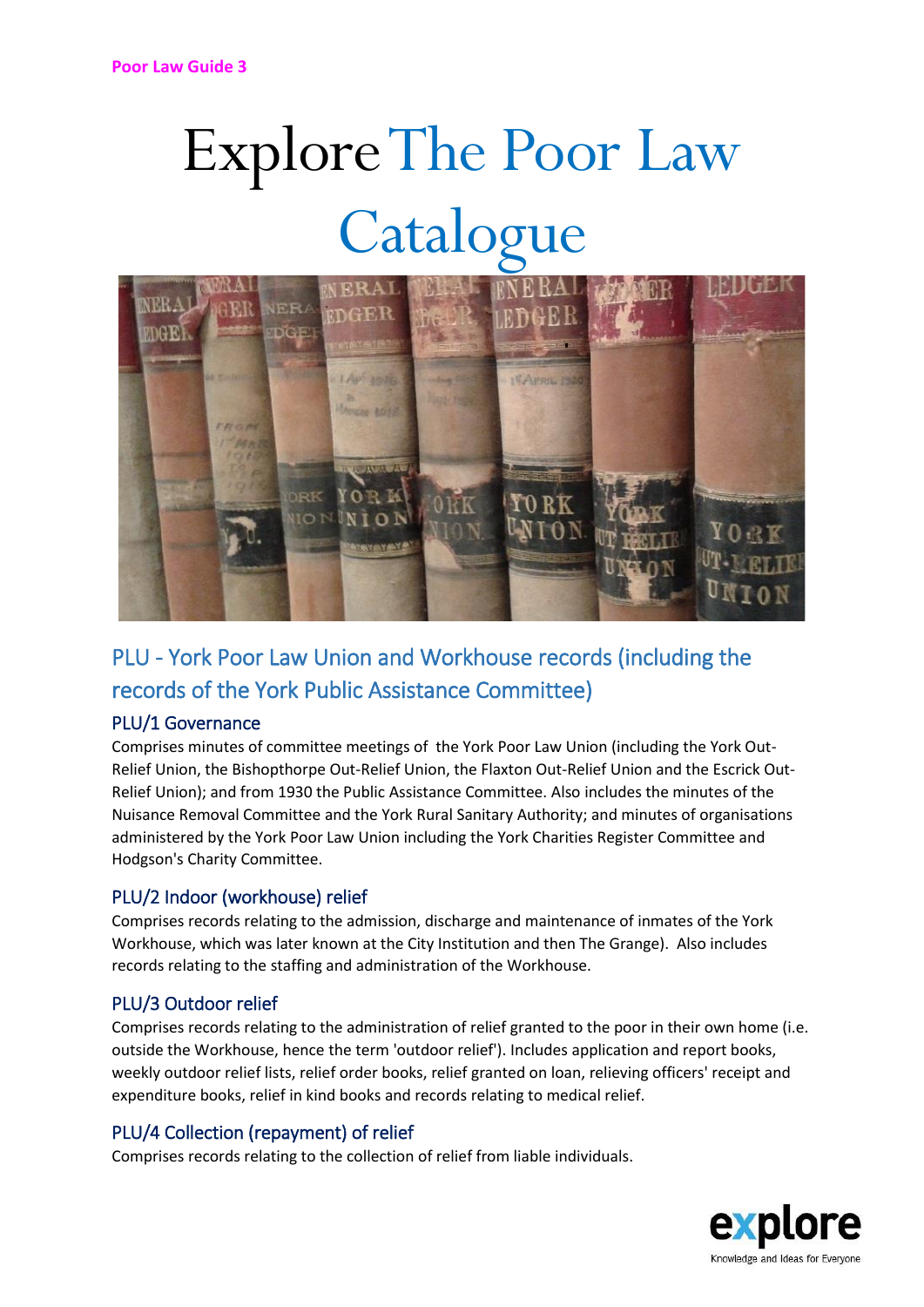#### **Poor Law Guide 3**

The York Poor Law Union (and later the Public Assistance Committee) attempted to recover money spent on relief that had been granted to the poor. They ordered individuals – usually liable relatives – to contribute towards the cost of maintaining those in receipt of poor relief. The collection of relief was administered by the Collecting Committee.

Includes order books, notices to contribute, payment ledgers, receipt and payment books, registers of insurance benefits and adjourned cases, claim made to the Ministry of Health, and Collectors' accounts and correspondence.

See also PLU/13/1 for legal cases relating to recovery of relief.

#### PLU/5 Settlement and removal records

Comprises registers of non-settled and non-resident poor; also registers of removal orders and settlement enquiries.

#### PLU/6 Children

Comprises records concerning the welfare of children who came into the care of the York Poor Law Union and later the Public Assistance Committee. Includes records relating to apprenticeships; registers of children boarded out and in farm service; register for enforcing school attendance; and correspondence concerning the boarding out of children.

#### PLU/7 Hospitals and asylums

Comprises records relating to the maintenance of pauper patients in hospitals and asylums. Includes records relating to the City Fever Hospital at Yearsley Bridge; the York City Mental Hospital at Naburn; and Grove House, a private asylum at Acomb.

#### PLU/8 Public health

Comprises records relating to the preventative public health measures administered by the York Poor Law Union. Includes vaccination registers; register of tuberculosis notifications; and correspondence of the York Rural Sanitary Authority.

#### PLU/9 Assessment and rating

Comprises records relating to the administration of the poor rate. The poor rate was a local tax on the yearly value of a property, levied by the parish. The money collected from poor rates was used to help finance relief for the poor as well as the infrastructure of administering that relief. From 1837 to 1925 the York Poor Law Union was responsible for administering the poor rate, and, occasionally, other rates such as the lighting rate.

#### PLU/10 Registration

Records relating to the civil registration of births, deaths and marriages. Poor law unions were used as registration districts from 1837, when civil registration was introduced. Comprises the outgoing letterbooks of the Superintendent Registrar; and correspondence between the Superintendent Registrar of York and the Registrar General, London.

#### PLU/11 Administration

Comprises records relating to the general administration of the York Poor Law Union and Public Assistance Committee. Includes correspondence; statistics and returns; staffing records; government orders; and publications and other printed material.